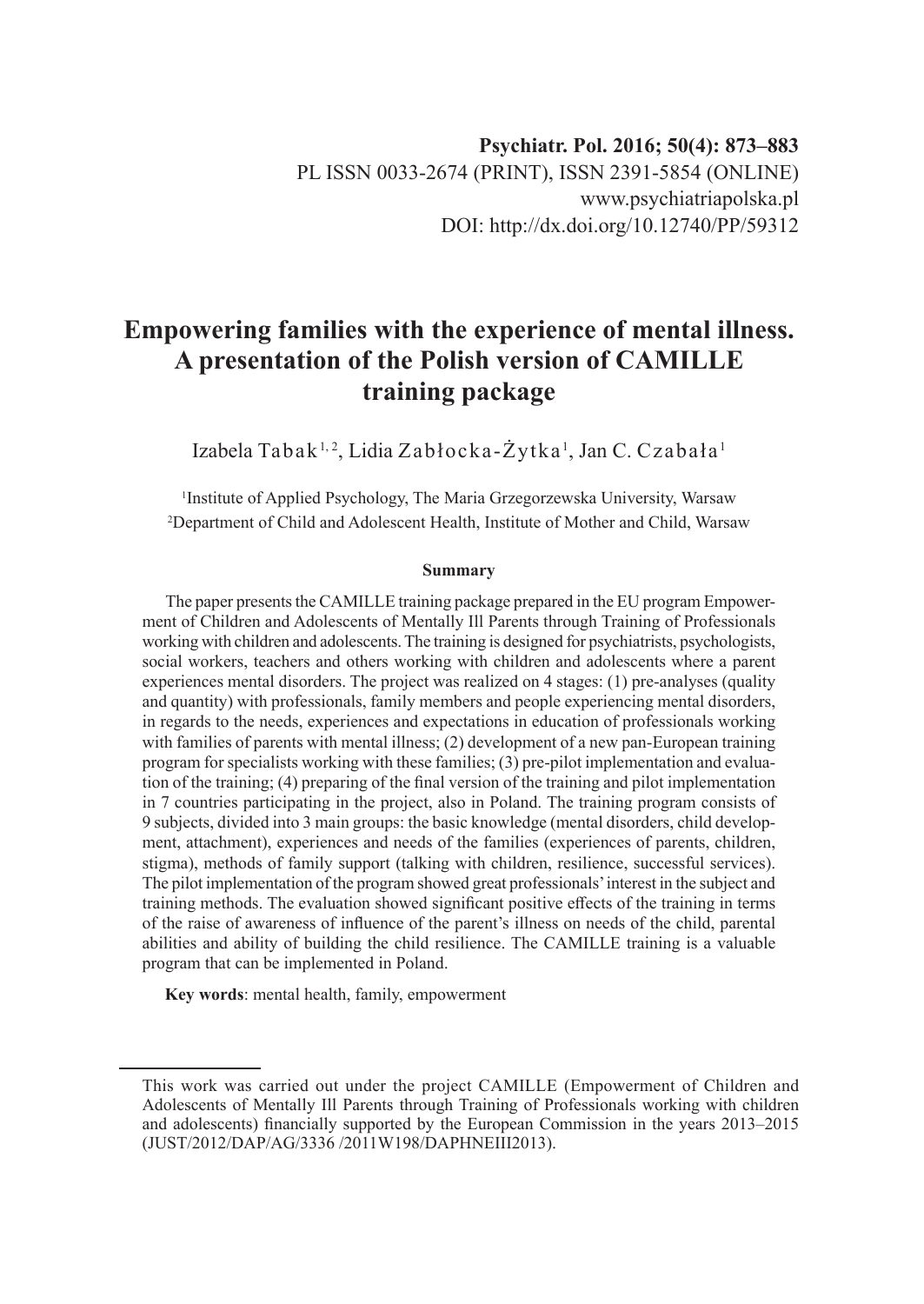## **Introduction**

Children with parents suffering from mental disorders are much more prone to the potential occurrence of psychological disorders or psychosocial difficulties [1–3]. We have been noticing a rapid increase of mental disorders, both in Poland as well as the whole Europe [4]. We can therefore expect that the number of children in such situations will increase (it is estimated that about half of all adults with a mental illness care for a child) [5]. As the EZOP study conducted in Poland shows, 10.9% of adults in Poland abuse alcohol (2.2% have been confirmed as addicted), 6.2% suffer from panic attacks, 3.4% from specific phobias, 3% from major depression, 13.5% have been described as "completely unable to work and fulfill every day activities" [6]. They are all disorders that can influence the parental functions.

Families of people suffering from mental disorders need professional support and counseling, in coping with the effects of the illness [7]. Researches clearly show insufficient preparation of people working with children and adolescents from families with a parent with mental disorders, as well as the need for knowledge and professional abilities [8]. Poland and other European countries lack the activities devoted to the empowerment of children and adolescents from such families. Psychiatric care facilities are focused on the needs of the adults or children with mental disorders. There is no support for healthy children [8–10]. World Health Organization in the years 2013–2020 pointed to the strong need of changes in the subject, recommending the increase of activities in terms of the wellbeing promotion of the children with mentally ill parents [11].

The need for greater knowledge and the education of the professionals working with children of parents with mental disorders and the lack of adequate help are the main reasons why CAMILLE project was prepared.

CAMILLE (Empowerment of Children and Adolescents of Mentally Ill Parents through Training of Professionals working with children and adolescents) was a project financed by the European Commission, implemented in the years 2013–2015 in seven European countries: Finland, Norway, England, Scotland, Germany, Italy and Poland. The facilities that were responsible for the CAMILLE program were: UTA School of Health Sciences Tampere University (the coordinator of the project), Nordland Hospital Bodø, Middlesex University London, University of Dundee, University of Essen, ULSS Rovigo, Synergia Milano and the Maria Grzegorzewska University in Warsaw.

## **Aim**

The CAMILLE project aimed to prepare a training program for psychiatrists, clinical psychologists, school psychologists, social workers, teachers and other employees working with kids and adolescents of families where a parent (or parents) experiences mental disorders. The training is to prepare them for the work with such kids and their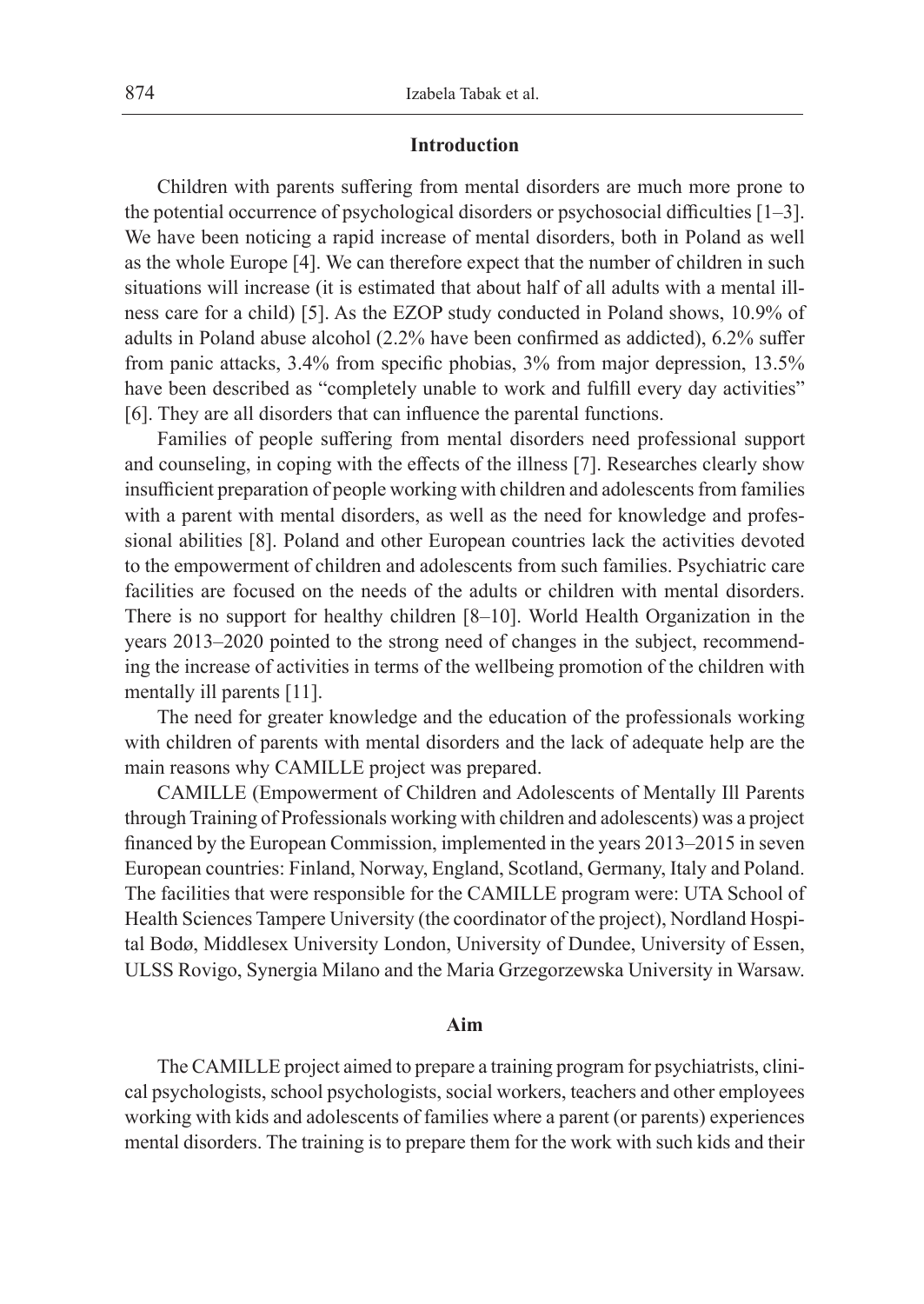families, supporting the right development of the children, empowering their physical and psychological health as well as a proper social functioning. The presented work is the first Polish publication of the article series portraying the results of the project. It is to present the project and the training program CAMILLE.

# **The CAMILLE project**

The project was realized on four stages:

- 1) Analyzing the needs, experiences and expectations in terms of the education of professionals working with families of people with mental disorders, analyzing existing programs and initiatives focused on the empowerment of children and adolescents whose parents experience mental health disorders;
- 2) Working out a new European wide training for specialists working with families of people with mental health disorders;
- 3) Pre-pilot implementation of the training, developed in two countries (Scotland and Norway) along with the initial evaluation of the training program;
- 4) Working out the final version of the training, the translation and the pilot implementation in seven countries participating in the project.

Each research center participating in the CAMILLE project got its own opinion for the initial research and the project implementation from its proper ethical commission. Such permission in Poland was obtained from the Ethic Commission for Scientific Research at the Maria Grzegorzewska University in Warsaw.

The initial research of the CAMILLE program (stage 1) included the quantity tests (surveys of professionals – social workers, psychologists, nurses, teachers, psychiatrists) and quality tests (three types of focus groups: professionals, people with mental disorders, children and partners of people suffering from mental disorders). The tests included 217 people from 7 countries (121 in the quantity tests and 96 in the quality tests; 29 people in Poland). The pilot implementation (stage 4) had 150 participants from 7 countries, including 25 from Poland. The largest group was the group of social workers (25.3%) and psychologists (18.0%). It is worth emphasizing that the trained professionals included both psychiatrists as well as people who themselves struggle with mental health disorders and they are being prepared to work with clients and their families. Including people with the experiences of mental health disorders into the support of patients with mental illness is one of the elements of the client empowerment strategy [12].

Detailed information regarding the procedure and the results of both research stages will be the subjects of separate publications. The research on the effectiveness of the training will be continued. Increasing the number of the trained people will allow for drawing wider conclusions regarding the usefulness of the program for various groups of professionals.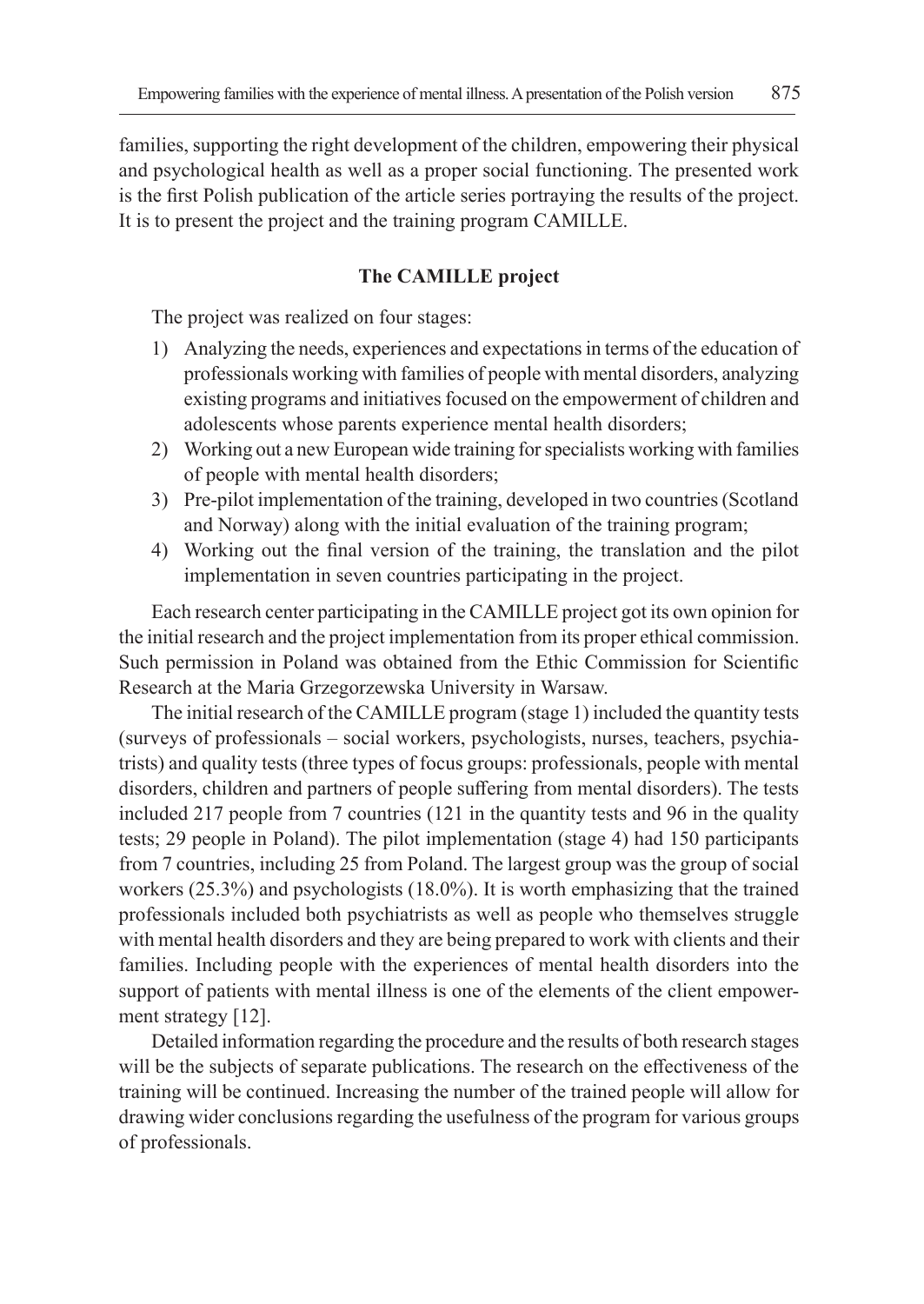Based on the conducted researches, it has been determined that the need for professionals' trainings is similar in all countries participating in the project. Professionals need both the knowledge and the skills. In terms of knowledge, the expectations of the largest group of participants regard the support of children with a mentally ill parent, the stress experienced by the family members of mentally ill people and the influence of such illness on the development of the child. The desired skills involve increasing the ability of cooperating with various institutions as well as different forms of working with the family. Workshops are the preferred method of the training, as shown by the majority of the professionals [13]. CAMILLE was designed to meet such expectations.

## **The CAMILLE training**

The training aims at passing knowledge, expanding the awareness in the needs of families where one or two parents are mentally ill, enabling the formation of skills needed to empower children in such families. The training begins with the introduction (including the most important initial research results of the CAMILLE project and the information of conduct and the rules of the training, with particular emphasis on the prevention of stigmatization). The main part consists of 9 subjects, divided into 3 groups: basic knowledge (regarding mental health disorders, development of the child and the attachment), experiences and needs of the family (experiences of parents, children, stigma), methods of supporting the family. Each of the subjects has additional materials available to supplement the training.

## The form of the training

The training lasts two whole days, however – depending on the needs – it can be stretched out to a few days and sessions. Dividing the training into modules enables to adjust it to specific professional groups participating in the training, having them choose the most adequate and interesting modules.

The training should be held in a place with Internet and multimedia access as it uses the following:

- Multimedia presentations;
- Films (made especially for the CAMILLE program and those available on the Internet);
- Additional materials to read or to fill in;
- Case studies;
- Questions for discussion;
- The basic methods of work are presentations, films and discussions.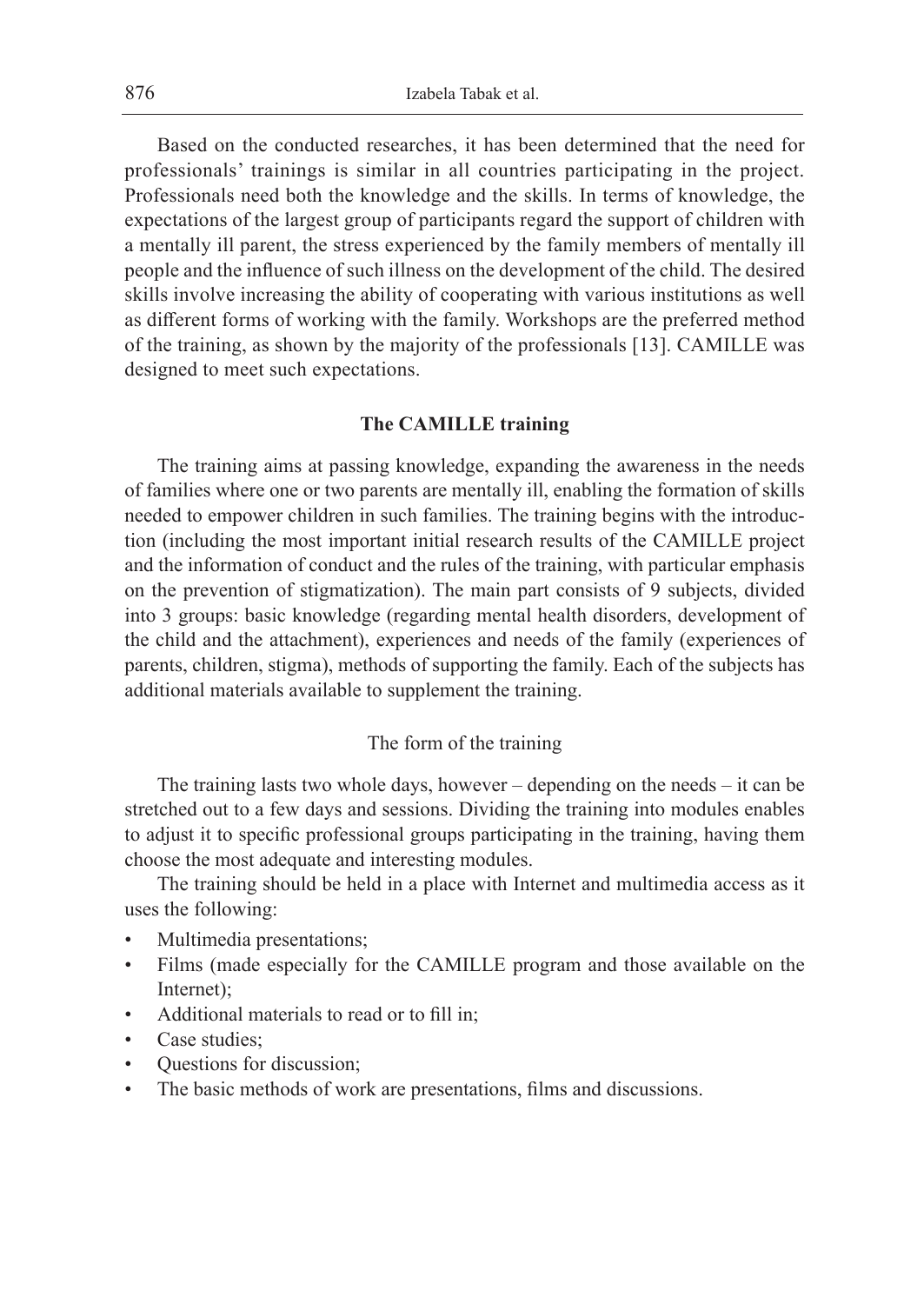#### The participants of the training

The CAMILLE training is devoted to various professionals: psychiatrists, clinical psychologists, school psychologists, social workers, teachers and others who work or want to work with children and adolescents where a parent experiences mental health disorders. It is also available to the volunteers. It is advised that each group is made of various professionals, as the help to the family with a mentally ill parent is the greatest if various institutions and different specialists cooperate together. Different professions of the participants allow for establishing professional contacts, it also enriches the discussions due to the encounter of different points of view. The training is versatile due to the module composition, where the trainer can adjust the material to the knowledge and needs of the participants.

## Trainers conducting the training

The training can be conducted by different professionals, who have appropriate knowledge and skills. It would be best if the training was conducted by two people, the trainer and the co-trainer. The experience and the knowledge of people having experienced mental illness or being the child or a partner of a person with mental illness has great value; therefore it is recommended that one of the people conducting the training (the co-trainer) was a person with the experience of mental illness or from the family where someone suffers from a mental disorder.

## Instruction materials and content

The program consists of 9 separate modules: The basic knowledge:

- 1) Mental illness and the abuse of psychoactive substances. The module includes a presentation of the most common mental disorders, the effects of the psychoactive substance abuse and possible consequences of bringing up a child by a parent with mental health problems and/or abusing psychoactive substances. There are attached extra materials for independent work by the training participants;
- 2) Development of children and adolescents. We have included information about the development of children and adolescents and the potential influence on such development by a mental illness of the parent. There are included additional materials to work in small (3–4 people) groups and a link to a film, which should be the start point for discussion;
- 3) Attachment. In this module there is a presentation about the attachment theory of John Bowlby and Mary Ainsworth [14] and the dependence between the behavior of the child and the attachment with the caregiver. The materials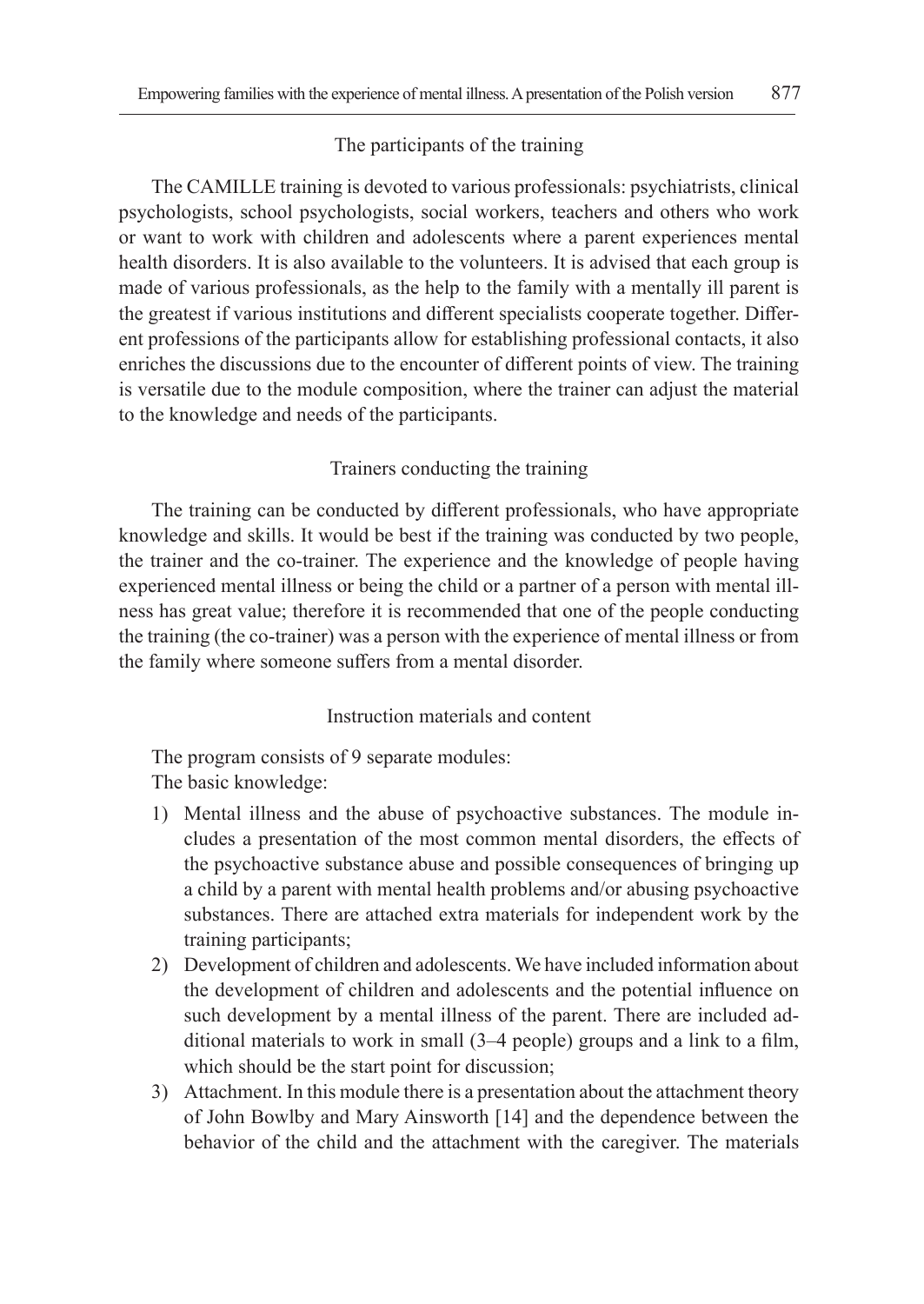include a link to a film portraying the Strange Situation Procedure and additional materials regarding the attachment theory. What is more, there are also questions for discussion in the group.

The experiences and needs of the family:

- 4) Living with a parent with mental illness or substance abuse. The module shows the situation of a child of a parent with mental health disorders. It also includes a presentation with basic information, as well as a film (with Polish subtitles) showing a history of Stefanie – a young woman, talking about the time when she lived with a bipolar mother as a teenager;
- 5) Being a parent. The module shows a situation of a parent with mental illness, based on an example of Elisabeth, a mother, who talks in the film about her experiences. The module includes also two other case studies for group discussion;
- 6) Stigma. The module includes a presentation of various kinds of stigmatization as experienced by the families of those mentally ill. It includes a film with statements of those who present their experiences and opinions.

Methods of supporting the family:

- 7) Talking with children. This module consists of a presentation on how to talk to a child about the mental illness of the parent;
- 8) Resilience. The module and the included presentation explain the mechanism of resilience, gives ideas and tools to empower children and families; it also includes proposals of group exercises;
- 9) Successful services. The module includes clues and recommendations regarding the development of institutions effectively working on the support of families with mentally ill members. The module includes materials for individual work and exercises in small groups.

During the two day training we are suggesting the following order of the materials:

- Day one: Introduction (including the initial evaluation); Mental illness and the abuse of psychoactive substances; The development of children and adolescents; Attachment; Living with a parent; Being a parent;
- Day two: Stigma; Talking with a child; Resilience; Successful services; Final evaluation.

The experience of the pilot researches has shown, that if one wants to realize all modules, use all the prepared materials, an additional day should be added to the training, so as not to limit the possibility of a free flow discussion of the participants and to avoid a possible rush.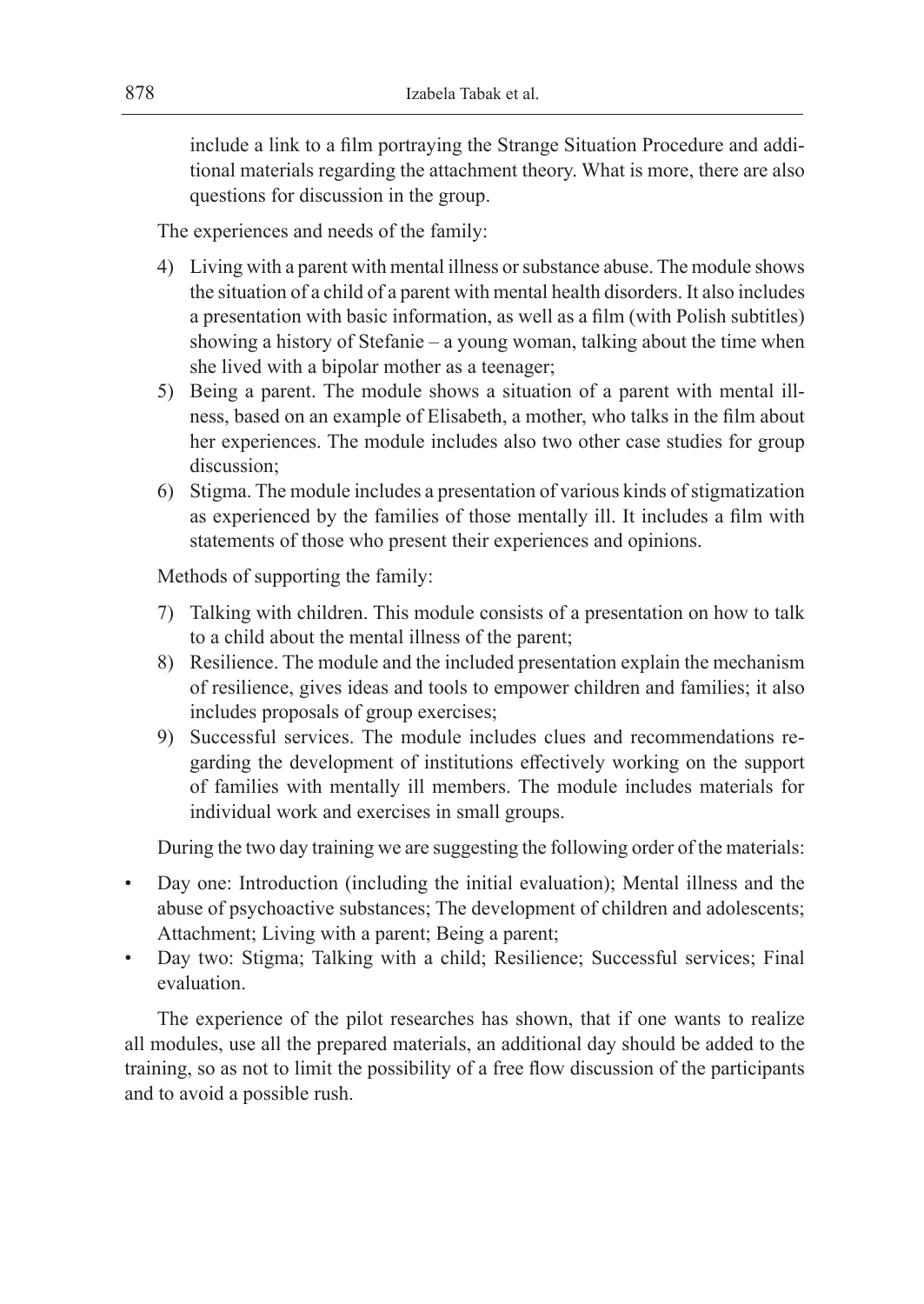All the materials (in 6 languages, including Polish) have been published on a specially designed website, for the use of both the trainers and the training participants. The trainers will find all the materials and the additional texts, everything needed to conduct a two-days training. The participants have been offered not only the training materials, but also the source texts and readings helpful in assimilating and enriching the knowledge. Free registration and more information are available under www. camilletraining.net.

#### **Discussion**

The aim of the CAMILLE project is to promote highly qualified activities of the professionals (psychiatrists, clinical psychologists, school psychologists, social workers, teachers and other workers who work with children and adolescents from families, where a parent suffers from mental disorders) as well as the cooperation between various institutions working for children and adolescents where parents suffer from mental disorders. Such activities are devoted to support the development of those children, as well as providing conditions for proper physical, psychological and social health. Working out and implementing such training program in Poland and other European countries gives a chance to achieve those ambitious goals.

The pilot implementation of the program showed great interest of professionals in the subject and the form of the training, it also displayed areas that need correcting. Those areas have been modified in the final version of the program. The conducted evaluation showed significant positive effects on the following: the raise of awareness and knowledge in the influence of a parent's mental illness on the behavior and need of the child, the parental skills, ability to identify certain behaviors of a child that may point to a risk of disorders and building of the resilience. The participants of the training appreciated the meaning of the cooperation between the institutions and the various professions involved. Detailed results of the program evaluation will be portrayed in the next article.

There are no similar trainings available. Therefore there is a strong need to increase the knowledge and the skills stated by the professionals. Therefore making the CAMILLE project widely available in Poland seems justified. Many European and North American countries have implemented programs aimed at empowering children of parents with mental health disorders, with an active participation of the family. The examples are as follows: Meriden Family Programme [15] using psychoeducational approach, family behavioral therapy and the FAST program [16], developed in the USA and based on the family therapy as well as the social learning theory. We must also mention a similar project to CAMILLE, aimed at the professionals (with families participating only in the first stage), that is the Effective Family Programme implemented in Finland [17]. All those mentioned programs however are implemented only locally.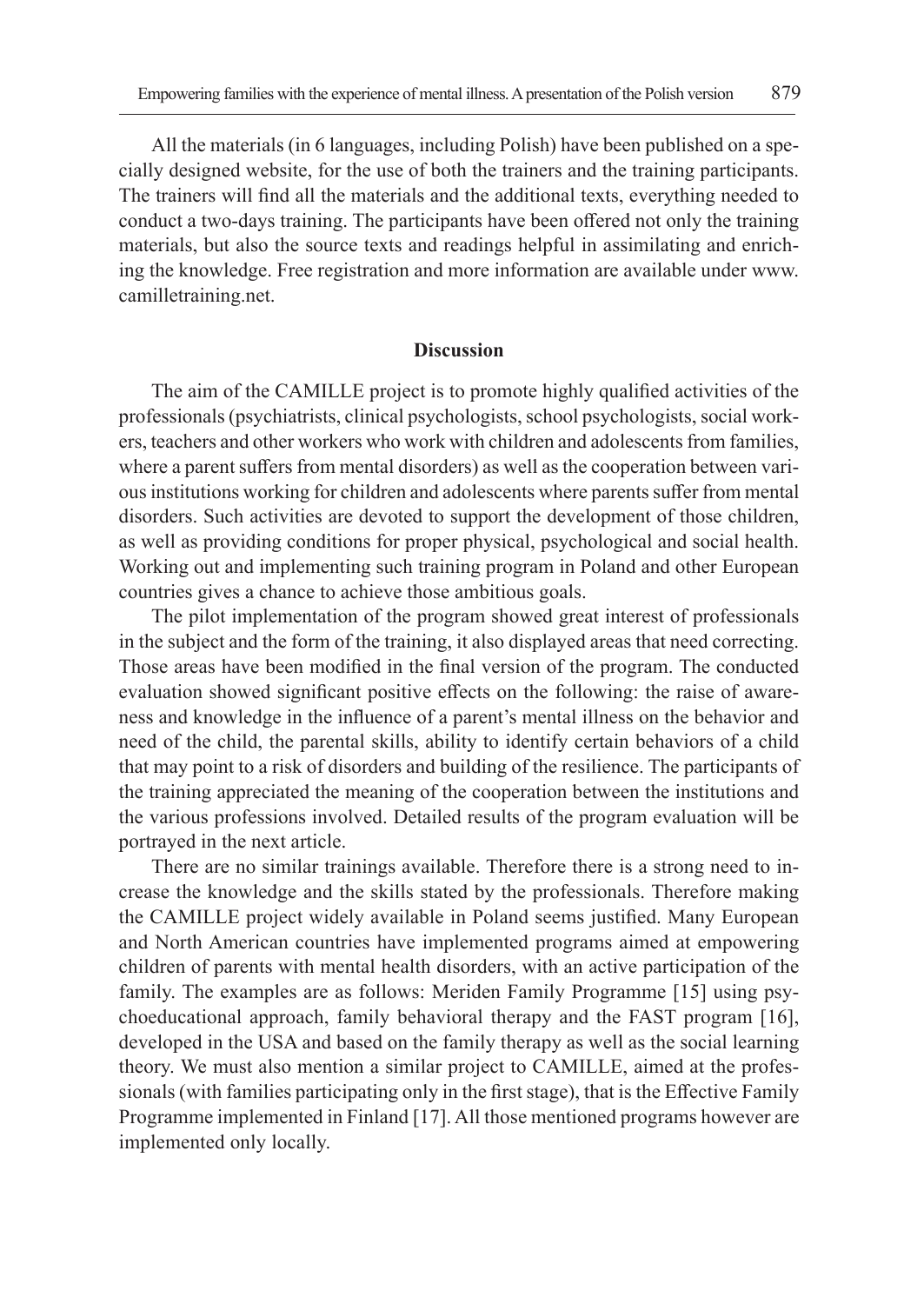The first training aimed at empowering children with mentally ill parents, which included the professionals from several European countries was the KIDS' STRENG-HTS (http://www.strong-kids.eu) – project funded by the European Union in the years 2009–2011. It included 9 countries, unfortunately not Poland. The CAMILLE project is the first project in this area implemented in our country. Children of parents with mental health disorders should be individualized and the help should be based – as stated by the resilience theory – on strengthening the strong sides [18]. The proposed training of the professionals fulfills all these assumptions.

The CAMILLE training program is a proposition of extending the knowledge, the awareness and the abilities of various professionals creating teams and working with families experienced by a mental disorder. It is based on the guidelines of The World Health Organization [19] pointing to the need of working in multi-professional teams. In recent years, the advantages of team and interdisciplinary approach have often been emphasized in literature, mainly due to the possibility of the mutual exchange of experiences [20, 21]. However, the preparation of such training for various professionals (such as CAMILLE) has proven to be difficult and associated with certain limitations. The contents presented during the trainings (particularly in the forms of presentation) are only basic, adjusted to be suitable for people who do not have the knowledge in the particular area. Due to that fact, a number of supplement materials have been prepared. Trainers were also sensitized to treat the tools of the program as a starting point for discussion and not a single source of knowledge. It was also possible to select different contents and particular modules, depending on the needs and the professional background of the training participants.

CAMILLE assumes that the key condition for successful empowerment of families experienced by a mental disorder is a proper preparation of the professionals who will serve as their support. Hence the direct recipients of the program are psychologists, psychiatrists, social workers and other professionals working with children and families of people with mental disorders, where the family members are considered as indirect recipients. Most of the family empowerment programs are directed to the children, parents or the whole families which – as numerous researches show – has proven to be highly effective [22, 23]. The approach of the CAMILLE project, however, is compatible with the guidelines of the World Health Organization which calls for professionals trainings to be prepared in tight cooperation between people dealing with education and clinical work [19]. The research of interdisciplinary teams working in psychiatry point to the wide need of professionals training: starting with the communicative skills, through clinical diagnosis and therapeutic skills [24, 25]. The professionals training programs implemented in other countries seem to have measurable effects [26].

Due to the severe consequences in child development resulting from the mental illness of the parent, regarding the emotional, behavioral and social sphere, a professional help for such children is highly needed [27, 28]. There are no European wide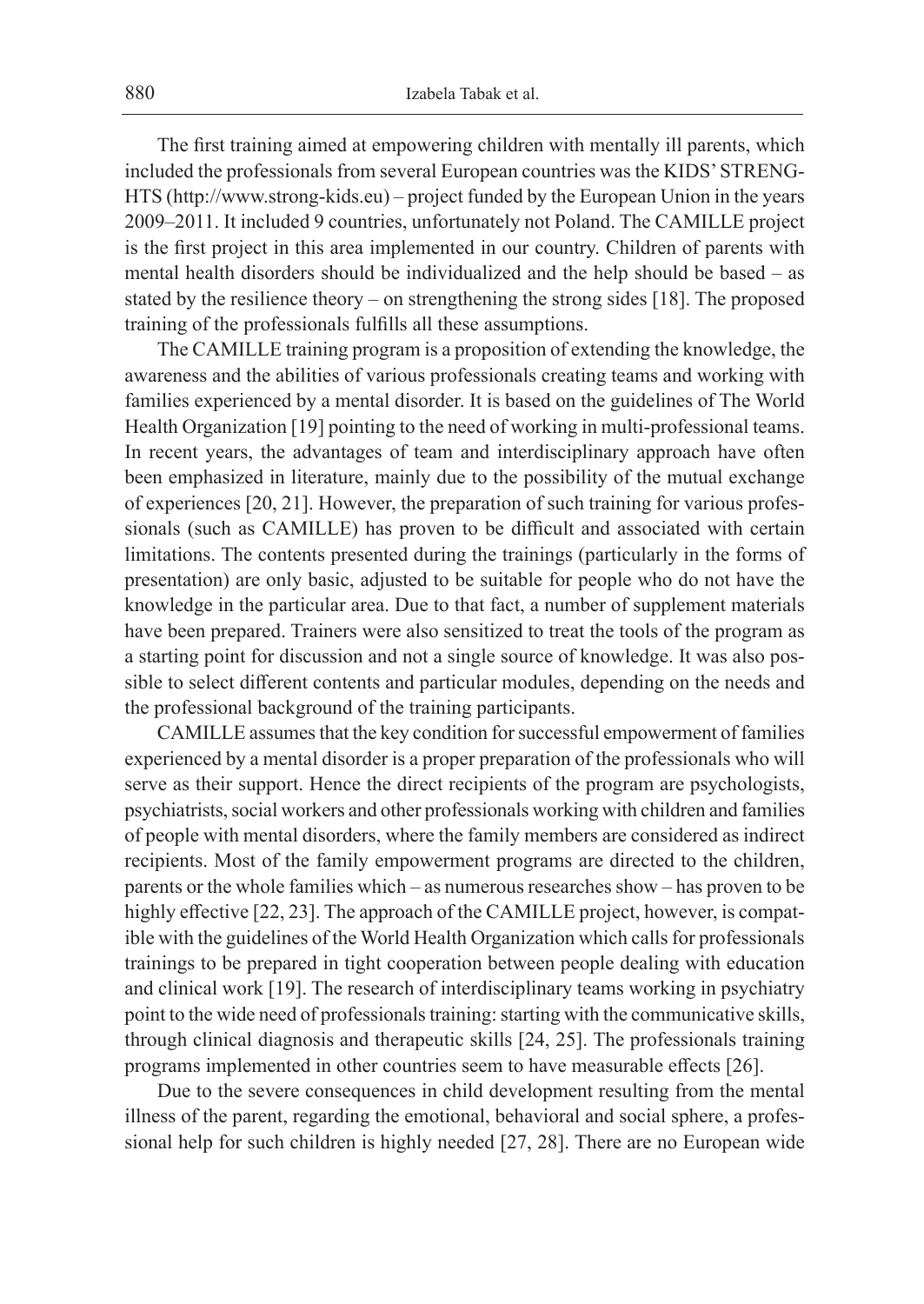guidelines regarding the empowerment of children with mentally ill parents. Therefore a common use of specialists from many countries who work out a common training program is advisable.

## **Conclusions**

The CAMILLE training is a valuable program. Its availability allows for the implementation in Poland during the training of employees of welfare services, mental health centers, teachers and students of the psychological, pedagogical, nursing or medical departments.

#### *Acknowledgments*

*We would like to thank all the coordinators and the researchers of the CAMILLE project from Finland, Norway, England, Scotland, Germany and Italy for their enormous input into the creation of the expert training program for professionals working with the families of people with mental health disorders. We would also like to thank all people participating in the initial research, the pilot program and the CAMILLE project evaluation in Poland without whom the project would not have been possible.*

## **References**

- 1. Mattejat F, Remschmidt H. *The children of mentally ill parents*. Dtsch. Arztebl. Int. 2008; 105(23): 413–418.
- 2. Maybery D, Reupert A, Patrick K, Goodyear M, Crase L. *VicHealth Research Report on Children at risk in families affected by parental mental illness*. Melbourne: Victorian Health Promotion Foundation; 2005.
- 3. Mowbray CT, Bybee D, Oyserman D, MacFarlane P, Bowersox N. *Psychosocial outcomes for adult children of parents with severe mental illnesses: demographic and clinical history predictors*. Health Soc. Work 2006; 31(2): 99–108.
- 4. Mąka E, Wojtyniak B, Moskalewicz B. *Zaburzenia psychiczne i zaburzenia zachowania*. In: Wojtyniak B, Goryński P, Moskalewicz B. ed. *Sytuacja zdrowotna ludności Polski i jej uwarunkowania*. Warsaw: National Institute of Public Heath – National Institute of Hygiene; 2012. p. 173–194.
- 5. Kiejna A, Piotrowski P, Adamowski T, Moskalewicz J, Wciórka J, Stokwiszewski J. et al. *The prevalence of common mental disorders in the population of adult Poles by sex and age structure – an EZOP Poland study*. Psychiatr. Pol. 2015; 49(1): 15–27.
- 6. Pitman E, Matthey S. *The SMILES program: A group program for children with mentally ill parents or siblings*. Am. J. Orthopsychiatry 2004; 74: 383–388.
- 7. Reedtz C, Lauritzen C, van Doesum KTM. *Evaluating workforce developments to support children of mentally ill parents: implementing new interventions in the adult mental healthcare in Northern Norway*. BMJ Open 2012; 2: e000709.
- 8. Ramchandani P, Stein A. *The impact of parental psychiatric disorder on children*. BMJ 2003; 327(7409): 242–243.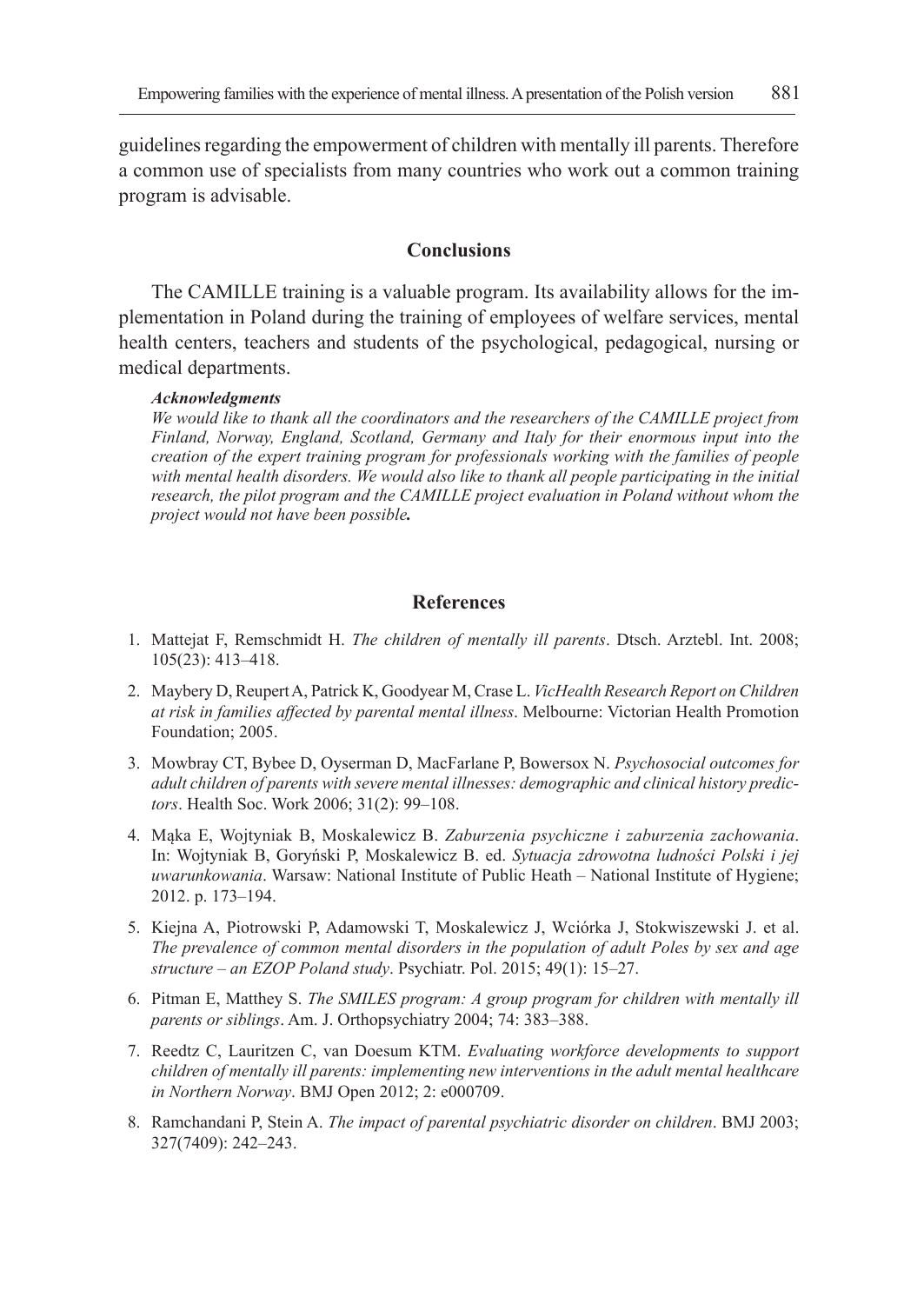- 9. Cooklin A. *Children of parents with mental illness*. In: Combrinck Graham L. ed. *Children in family contexts*. New York: Guildford Press; 2006. p. 265–291.
- 10. Katz I, Hetherington R. *Co-operating and communicating: a European perspective on integrating services for children*. Child Abuse Rev. 2006; 15: 429–439.
- 11. World Health Organization. *Mental health action plan 2013-2010*. Geneva: World Health Organization; 2013.
- 12. Anczewska M. *O umacnianiu pacjentów w procesie zdrowienia*. In: Anczewska M, Wciórka J. ed. *Umacnianie – nadzieja czy uprzedzenia*. Warsaw: Institute of Psychiatry and Neurology; 2007. p.45–82.
- 13. ASE. *Quantitative and qualitative study (focus groups) protocol*. http://www.camille project. info/ [retrieved: 06.03.2015].
- 14. Bowlby J. *Przywiązanie*. Warsaw: Polish Scientific Publishers PWN; 2007.
- 15. Fadden G, Heelis R. *The Meriden Family Programme: lessons learned over 10 years*. J. Ment. Health 2011; 20(1): 79–88.
- 16. Kratochwill TR, McDonald L, Levin JR, Scalia PA, Coover G. *Families and Schools Together: an experimental study of multi-family support groups for children at risk*. J. Sch. Psychol. 2009; 47(4): 245–265.
- 17. Solantaus TY, Toikka S. *The Effective Family Programme: Preventative services for the children of mentally ill parents in Finland*. Int. J. Ment. Health Promot. 2006; 8(3): 37–44.
- 18. Pretis M, Dimova A. *Vulnerable children of mentally ill parents: towards evidence-based support for improving resilience*. Support Learn 2008; 23(3): 152–159.
- 19. World Health Organization. *Mental health: facing the challenges. Building solutions. Report from the WHO European Ministerial Conference, 12–15 January, Helsinki*. Geneva: World Health Organization; 2005.
- 20. McHugh P, Byrne M. *The teamworking challenges of care planning*. Ir. J. Psychol. Med. 2012; 29: 185–189.
- 21. Twomey C, Byrne M, Leahy T. *Steps towards effective teamworking in community mental health teams*. Ir. J. Psychol. Med. 2014; 31: 51–59.
- 22. Reupert A, Cuff R, Drost L, Foster K, van Doesum K, van Santvoort F. *Intervention programs for children whose parents have a mental illness: a review*. MJA Open 2012; 1(supl. 1): 18–22.
- 23. Siegenthaler E, Munder T, Egger M. *Effect of preventive interventions in mentally ill parents on the mental health of the offspring: systematic review and meta-analysis*. J. Am. Acad. Child Adolesc. Psychiatry 2012; 51: 8–17.
- 24. Clinton C, Pereira S, Mullins B. *Training needs of psychiatric intensive care staff*. Nurs. Stand. 2001; 15(34): 33–36.
- 25. Moschovopoulou A, Valkanos E, Papastamatis A, Giavrimis P. *Training needs of psychiatric nursing staff in acute wards. An empirical study in the psychiatric hospital of Thessaloniki, Greece*. Int. J. Acad. Res. Bus. Soc. Sci. 2011; 1(3): 367–373.
- 26. Tchernegovski P, Reupert A, Maybery D. *"Let's Talk about Children": An evaluation of an elearning resource for mental health clinicians*. Clin. Psychol. 2015; 19: 49–58.